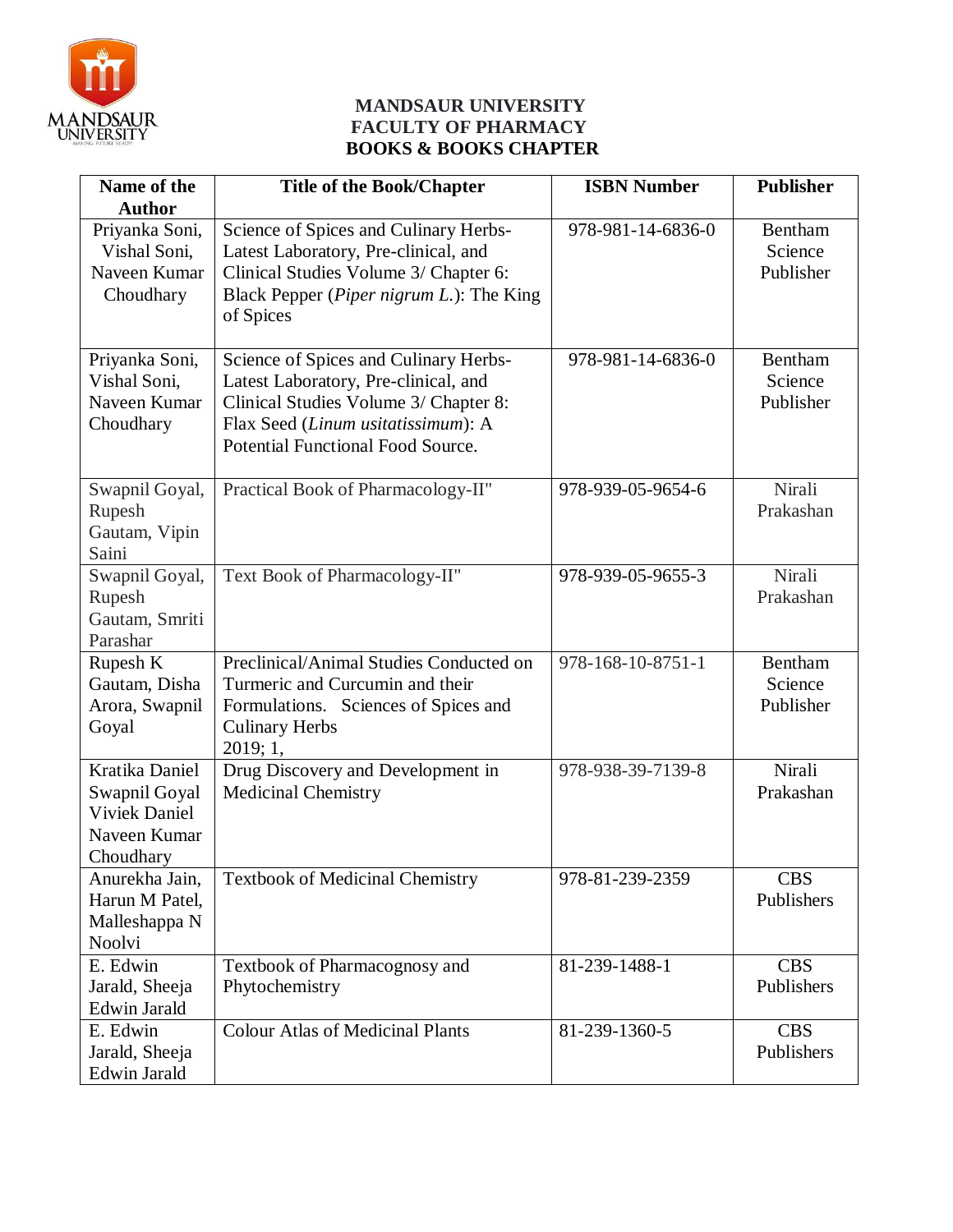| <b>Name of</b><br><b>Authors</b> | <b>Title of Text Book</b>                                       | <b>ISBN No.</b>   | Name of<br><b>Publication</b><br><b>House</b> |
|----------------------------------|-----------------------------------------------------------------|-------------------|-----------------------------------------------|
| Neha<br>Upadhyay                 | Practical Approach: Data Structure & C<br>Programming           | 978-613-9-97354-5 | <b>LAMBERT</b><br>Academic<br>Germany         |
| Dr. Nilesh Jain                  | Mobile Apps Development                                         | 978-93-87507-18-0 | Rock Pigeon<br>Publications                   |
| <b>Mudita Dave</b><br>Nagar      | <b>Business Automation Tools</b>                                | 978-613-5-75863-4 | <b>LAMBERT</b><br>Academic<br>Germany         |
| Dr. Nilesh Jain                  | Hands-On Machine Learning With Python<br><b>And Tensor Flow</b> | 9700195263006     | Rock Pigeon<br>Publications                   |

## **FACULTY OF COMPUTER APPLICATION**

#### **FACULTY OF ELECTRICAL & ELECTRONICS ENGINEERING**

| Name of<br><b>Authors</b> | <b>Title of Text Book</b>                                                                                                                                                                        | <b>ISBN No.</b>             | Name of<br><b>Publication</b><br><b>House</b>                                 |
|---------------------------|--------------------------------------------------------------------------------------------------------------------------------------------------------------------------------------------------|-----------------------------|-------------------------------------------------------------------------------|
| Dr. Manish<br>Jain        | Evaluation of a A/D Converter Parameter<br>using Histogram Test Technique: With<br>effect of different error analyzed by<br>simulation to meet practical conditions for<br>today's digital world | ISBN-13: 978-<br>6200117632 | Lambert<br>Academic<br>Publishing<br>Europe                                   |
| Dr. Manish<br>Jain        | Network - On-Chip (NOC) Design Using<br>FPGA Technology<br>With implement optimizations in the<br>FSMs and decoding logic                                                                        | 978-613-8-91936-0           | <b>Scholars</b><br>press, Omni<br>scriptum<br>publishing<br>group,<br>Germany |
| Dr. Manish<br>Jain        | Multidisciplinary Approach To<br><b>Educational Research Arena</b>                                                                                                                               | 978-16-394082-1-4           | <b>Notion Press</b><br>International<br>Publisher                             |
| Dr. Manish<br>Jain        | Block chain 3.0 for Sustainable<br>Development                                                                                                                                                   | 9783110702507               | De Gutyer<br>Publication<br>Berlin,<br>Germany                                |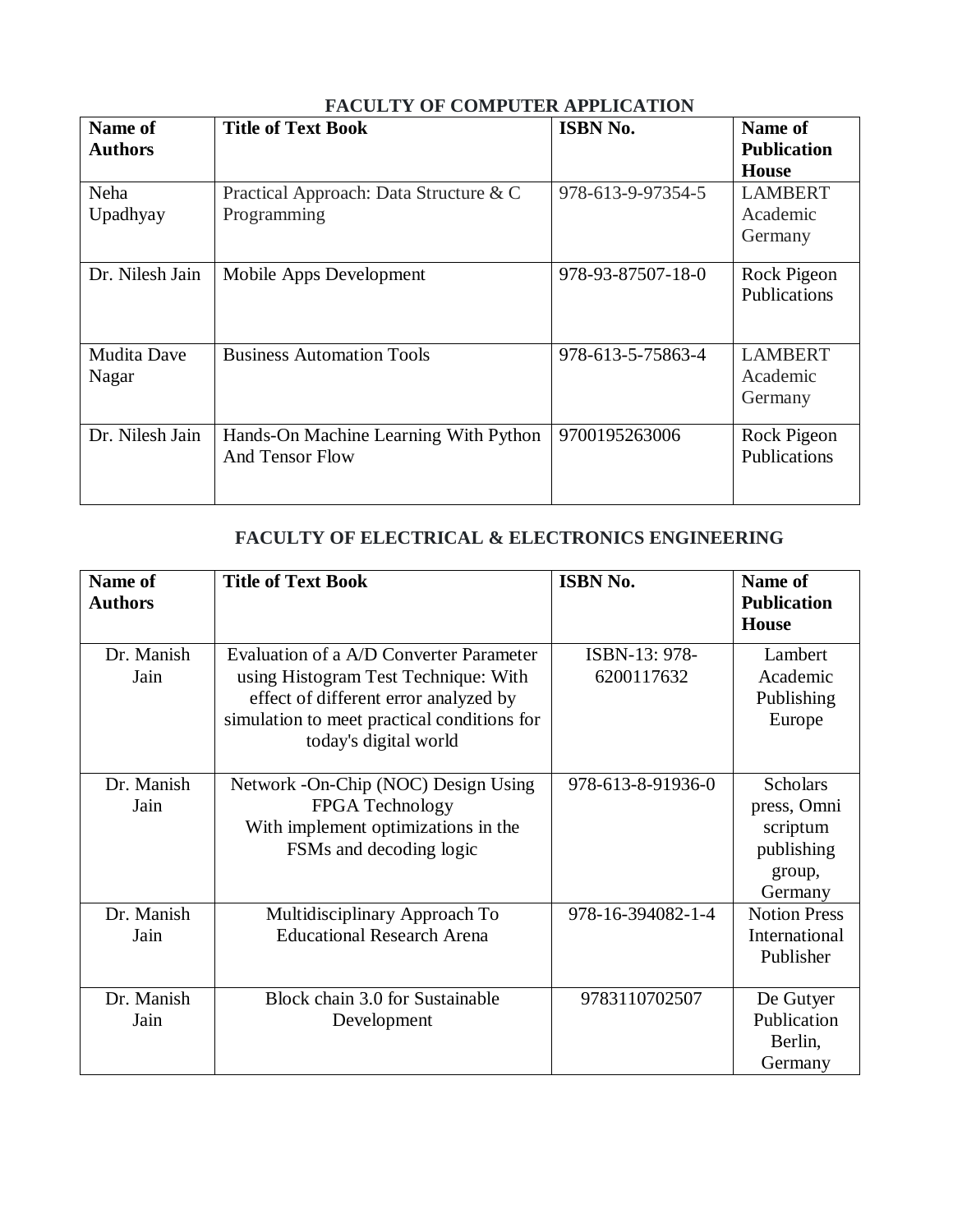## **FACULTY OF AGRICULTURE**

| <b>Name of Authors</b>                                                                                                                                                                                   | <b>Title of Text Book</b>                                                                       |                                               | Name of<br><b>Publication</b><br><b>House</b>                      |
|----------------------------------------------------------------------------------------------------------------------------------------------------------------------------------------------------------|-------------------------------------------------------------------------------------------------|-----------------------------------------------|--------------------------------------------------------------------|
| Dr. Shekhar Jain,<br>Dr. Ajit Varma,<br>Bacterial Volatiles in Promotion of Plant<br>Dr. Narendra<br><b>Under Biotic Stress</b><br>Tuteja, Dr. D. K.<br>Choudhary                                        |                                                                                                 | 978-981-10-5552-2                             | Springer-<br>Singapore                                             |
| Dr. Shekhar Jain,<br>Dr. Ajit Varma,<br>Bacteria-mediated elicitation of induced<br>Dr. Narendra<br>resistance in plants upon fungal<br>Tuteja, Dr. D. K.<br>phytopathogen<br>Choudhary                  |                                                                                                 | 978-981-10-2853-3                             | Springer-<br>Singapore                                             |
| Dr. Shekhar Jain,<br>Dr. D. K.<br>Choudhary,<br>Dr. K. P. Sharma,<br>Dr. Rashmi<br>Aggarwal                                                                                                              | <b>Bacterial Mediated Plant Protection:</b><br><b>Induced Systemic Resistance</b><br>in Soybean | 978-981-10-7139-3                             | Springer-<br>Singapore                                             |
| <b>Rahul Singh</b><br>Rajput                                                                                                                                                                             | <b>Instant Plant Breeding and Seed</b><br>Technology                                            | 978-81-8360-270-9                             | M/S Jain<br>Brothers,<br>16/873                                    |
| <b>Rahul Singh</b><br>Rajput                                                                                                                                                                             | <b>Instant Genetics</b>                                                                         | 978-93-272-9086-8                             | Ansari Rd,<br>Dariya Ganj,<br>New Delhi.<br>Kalyani<br>Publishers. |
| Chetan Patel and<br>K.S. Kushwaha                                                                                                                                                                        | "Multiple Regression<br>Approaches"                                                             | $13:978-620-0-$<br>00485-7; 10:<br>6200004854 | M/S Lambert<br>Academic<br>Publishing(L<br>AP), SIA                |
| <b>Rahul Singh</b><br>Rajput                                                                                                                                                                             | "Path Analysis and Genetic Parameter for<br>Grain Yield in Bread Wheat"                         | 978-620-0-09207-6                             | M/S Lambert<br>Academic<br>Publishing(L<br>AP), SIA                |
| "Manual for Rural AAgricultural Work<br>Edited By Dr.<br>R.A. Sharma,<br>Experience (RAWE), Agro-Industrial<br>Compiled by Dr.<br>Attachment (AIA) and Experiential<br>G.H. Dar et. Al.<br>Learning (EL) |                                                                                                 | <b>NA</b>                                     | Department of<br>Agriculture,<br>Mandsaur<br>University            |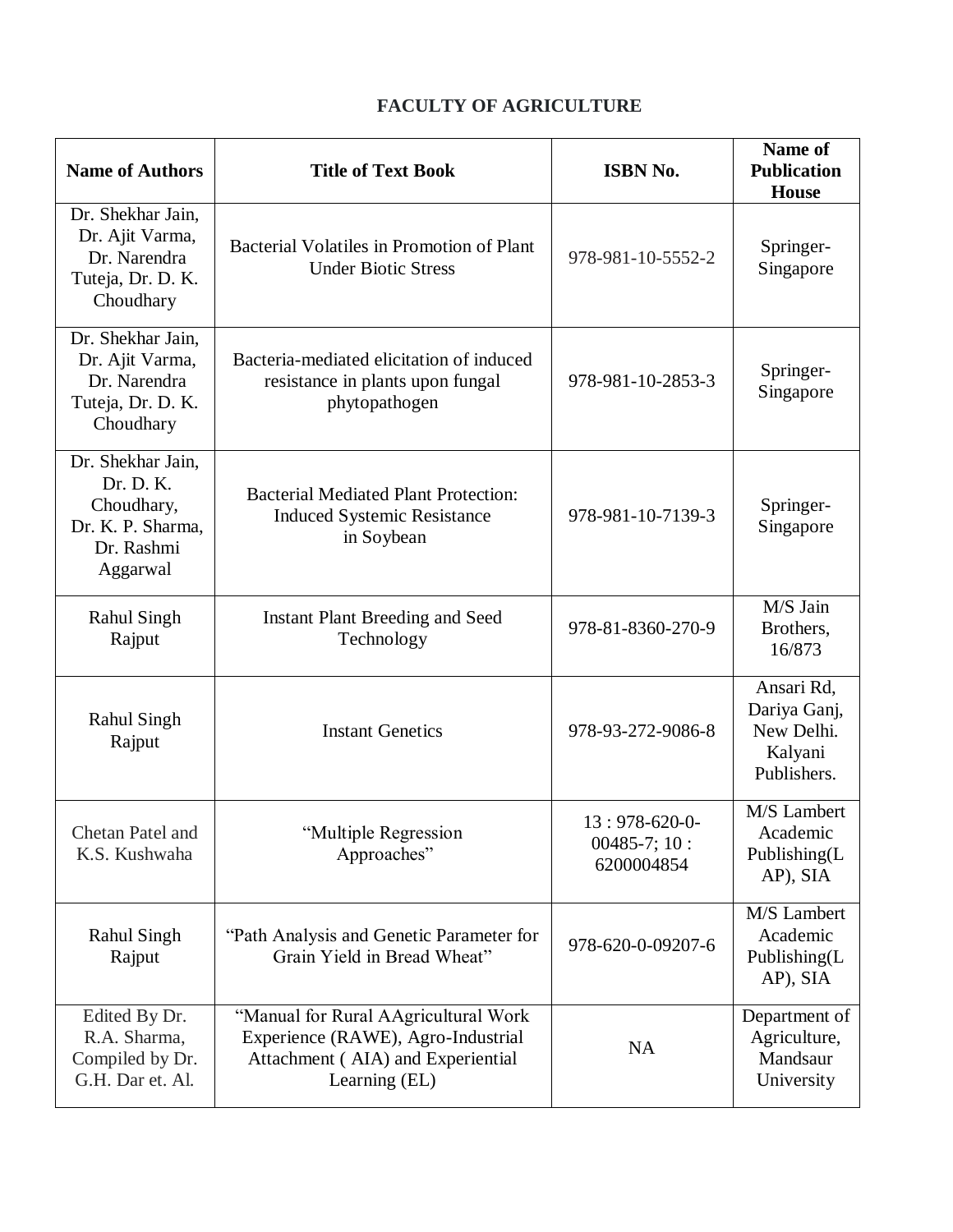| <b>Rahul Singh</b><br>Rajput                                                         | "Instant Plant Science"                                                            | 19415413-<br>97194154136 | M/S New<br>Vishal<br>Publications,                             |
|--------------------------------------------------------------------------------------|------------------------------------------------------------------------------------|--------------------------|----------------------------------------------------------------|
| Nilesh Sharma                                                                        | "Instant Notes On Horticulture Science"                                            | 9789389130218            | M/S New<br>India<br>Publishing<br>Agency<br>(NIPA),            |
| <b>Rahul Singh</b><br>Rajput                                                         | ICAR-NET in Genetic and plant breeding                                             | 13:978-1703236934        | Independently<br>published                                     |
| <b>Rahul Singh</b><br>Rajput                                                         | <b>ICARNET</b> in Agricultural Biotechnology                                       | 13:978-1703277739        | Independently<br>published                                     |
| <b>Rahul Singh</b><br>Rajput                                                         | "Agricultural Competitive Books:<br>Genetics"                                      | 9781647600426            | M/S Xpress<br>Publishing<br><b>Notion Press</b>                |
| Dr. Sanjay Singh,<br>Ram S. S. Tomar,<br>Dr. R.A. Sharma<br>and Shailesh K.<br>Singh | Proline: An Amino Acid and Abiotic<br><b>Stress Manager</b>                        | <b>NA</b>                | Wiley-<br>Blackwell,<br>West Sussex,<br>and United<br>Kingdom. |
| Dr. Sanjay Singh,<br>Aditi Thakur, Ram<br>S. Singh Tomar,<br>and Dr. R.A.<br>Sharma  | Agro Biodiversity, Status and<br>Conservation Strategies: An Indian<br>Perspective | <b>NA</b>                | Springer                                                       |
| Prof. Housila P.<br>Singh and<br>Dr. Pragati Nigam                                   | <b>Recent Advancements in Sampling</b><br>Theory $&$ its Applications              | 978-93-91248-28-4        | <b>MKSES</b><br>Publications                                   |
| Amit Ashokrao<br>Deogirikar and Dr.<br>Vaishali<br>Wankhade                          | Protected cultivation and Secondary<br>Agriculture                                 | 978-93-90757-90-9        | <b>Brillion</b><br>Publishing,<br>New Delhi                    |
| Dr. Sheshnath<br>Mishra and Dr.<br>Lokesh Gour                                       | Seed Technology, A Practical Book                                                  | 978-93-5570-030-8        | AkiNik<br>Publications                                         |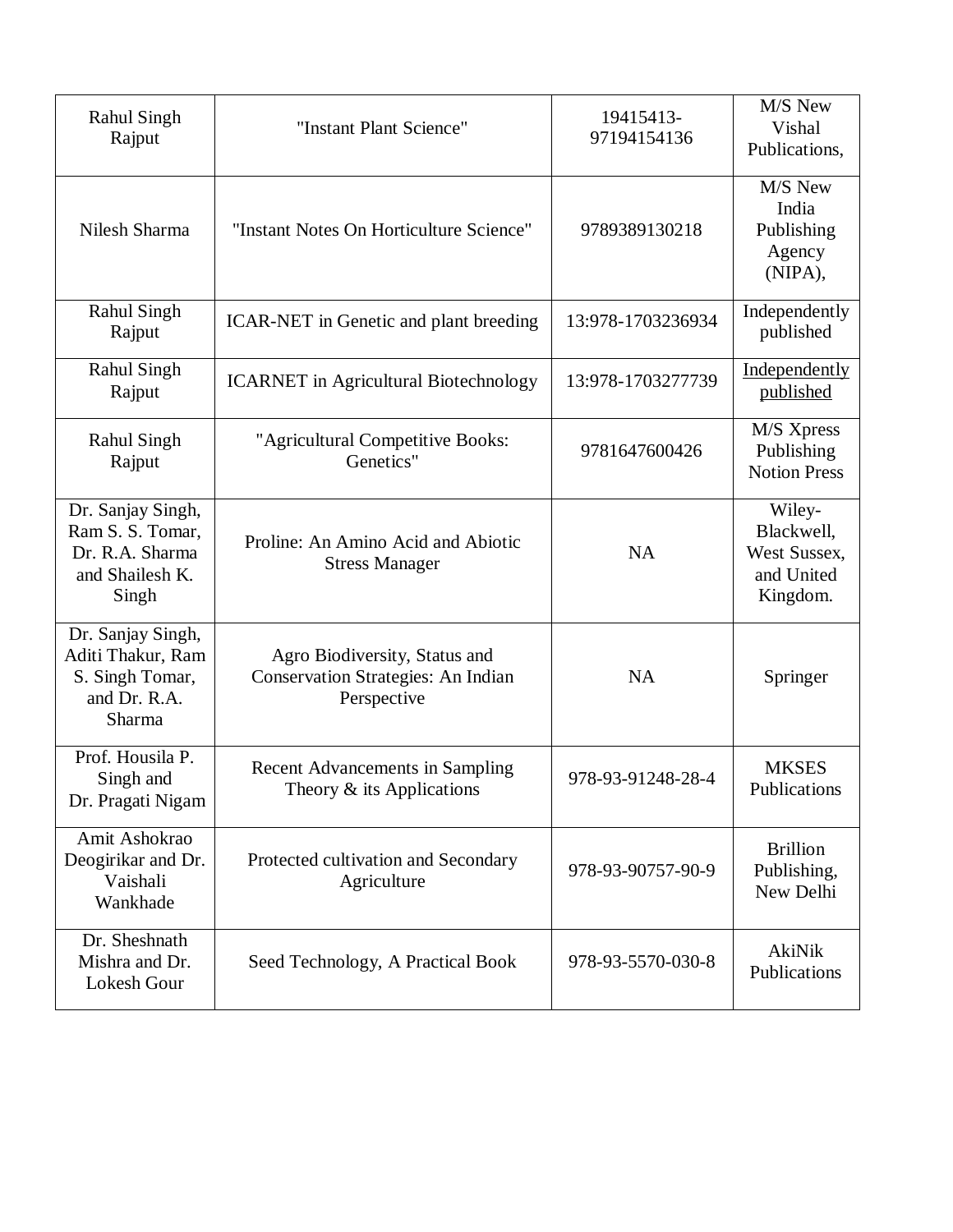|                                       | <b>FACULTY OF AYURVEDA</b>                                            |                           |                                                            |  |  |  |  |
|---------------------------------------|-----------------------------------------------------------------------|---------------------------|------------------------------------------------------------|--|--|--|--|
| Name of teacher                       | Title of book published                                               | <b>ISBN/ISSN</b>          | Name of<br>publisher                                       |  |  |  |  |
| Deepak<br>Dr.<br>Yadav<br>'Premchand' | Ashtang hridaya sutra sthana<br>evum moulika siddhanta                | 9789386554819             | Chaukhambha<br>Surabharati<br>Prakashan<br>New Delhi       |  |  |  |  |
| Dr. Deepak<br>Yadav<br>'Premchand'    | <b>Agad Tantra</b>                                                    | 978-93-86554-98-7         | Chaukhambha<br>Surabharati<br>Prakashan<br>New Delhi       |  |  |  |  |
| Dr.<br>Deepak<br>Yadav<br>'Premchand' | Kayachikitsa I & II                                                   | 978-93-86554-<br>$47 - 5$ | Chaukhambha<br>Surabharati<br>Prakashan<br>New Delhi       |  |  |  |  |
| Dr.<br>Deepak<br>Yadav<br>'Premchand' | Padartha vighyan evum<br>ayurved itihasa (Pocket<br>book)             | 978-93-83721-<br>$00-9$   | Chaukhambha<br>Surabharati<br>Prakashan<br>New Delhi       |  |  |  |  |
| Dr. Deepak Yadav<br>'Premchand'       | Ashtang hridaya sutra sthana<br>(Pocket book)                         | 978-93-83721-<br>$23 - 8$ | Chaukhambha<br>Surabharati<br>Prakashan<br>New Delhi       |  |  |  |  |
| Dr. Bhupesh Kumar                     | Agada Tantra (Visha<br>Vigyana)                                       | 978-93-89814-21-7         | Ayurveda<br>Sanskrit Hindi<br>Pustak<br>Bhandar,<br>Jaipur |  |  |  |  |
| Dr. Arun Mishra                       | Abhinav Shalya Vigyan (A<br>Textbook of Shalya Vijnana)<br>$-I$       | 978-93-89814-23-1         | Ayurveda<br>Sanskrit Hindi<br>Pustak<br>Bhandar,<br>Jaipur |  |  |  |  |
| Dr. Arun Mishra                       | Abhinav Shalya Vigyan (A<br>Textbook of Shalya Vijnana)<br>- $\rm II$ | 978-93-89814-23-8         | Ayurveda<br>Sanskrit Hindi<br>Pustak<br>Bhandar,<br>Jaipur |  |  |  |  |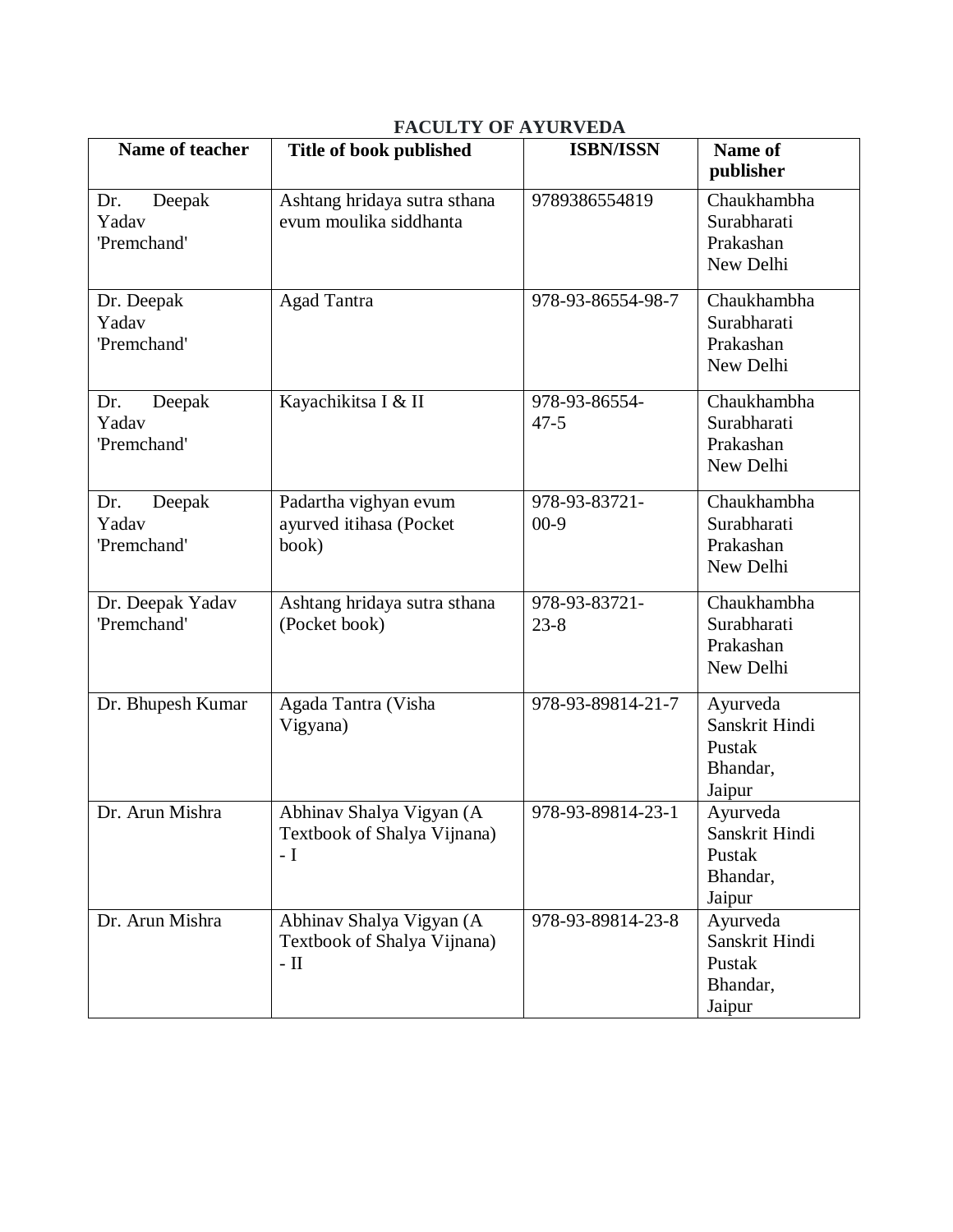

# **MANDSAUR UNIVERSITY DEPARTMENT OF EDUCATION**

#### DETAILS OF BOOK/CHAPTER

| S.             | <b>Sessi</b> | <b>Faculty</b><br><b>Name</b> | <b>Name of Edited Book</b>                | <b>Title of</b>    | <b>ISSN</b>  | Publisher's             |
|----------------|--------------|-------------------------------|-------------------------------------------|--------------------|--------------|-------------------------|
| N <sub>0</sub> | on           |                               |                                           | <b>Chapter</b>     | No.          | <b>Detail</b>           |
|                |              |                               |                                           |                    |              | (Name &                 |
|                |              |                               |                                           |                    |              | address)                |
|                |              | 2016-Dr. Aaradhna             | Swami Vivekananda                         | Doctrines of       | 978-93-      | H.P Bhargava            |
|                | 17           | Sethi                         | and Global Education                      | Swami              | 80135-       | Book's House            |
|                |              |                               |                                           | Vivekananda        | $32 - 8$     | Agra                    |
|                |              | 2017-Dr. Aradhna              | Paramparagat Bhartiya                     | Loss of            | 978-81-      | Bhartiya Shiksha        |
|                | 18           | Sethi                         | Shiksha me bhatkav                        | Direction in       | 923317       | Shodh Sansthan          |
|                |              |                               | aur bhartiykaran k<br>upkaran             | Guru Shishya       | $-0-6$       | Lucknow                 |
|                |              |                               |                                           | Relationship       |              |                         |
|                |              |                               |                                           | and ways of its    |              |                         |
|                |              |                               |                                           | Restoration        |              |                         |
|                |              | 2017-Dr. Aradhna              | <b>Human Rights</b>                       | Violation of       | 978-93-      | <b>Bharti</b>           |
|                | 18           | Sethi                         |                                           | Human Rights       | 81212-       | Publications,           |
|                |              |                               |                                           | of Women           | $59-2$       | New Delhi               |
|                |              | 2014 Dr. Aradhna              | <b>Life Skills Education</b>              | Life Skills, A     | 978-93-      | Rakhi Prakashan         |
|                |              | Sethi                         |                                           | gateway to         | 83398-       | Pvt Ltd Agra            |
|                |              |                               |                                           | success            | $10-2$       |                         |
|                | 2019         | Dr. Aradhna                   | <b>Teacher Education:</b>                 | Women              | 978-81-      | Empyreal                |
|                |              | Sethi                         | <b>Challenges Ahead</b>                   | Empowerment :      | 939070       | Publishing              |
|                |              |                               |                                           | Constraints and    | $-8-5$       | House                   |
|                |              |                               |                                           | <b>Strategies</b>  |              |                         |
|                | 2018         | Dr. Aradhna                   | Shikshan Dakshta:                         | Samajik aur        | 978-         | <b>KSK Publishers</b>   |
|                |              | Sethi                         | Shikshan Vyavsay me<br>safalta ka mapdant | Sanskritik         | 938609       | and Distributers        |
|                |              |                               |                                           | Parivesh me        | $2 - 48 - 9$ |                         |
|                |              |                               |                                           | adhyapak           |              |                         |
|                |              |                               |                                           | shiksha            |              |                         |
|                | 2019         | Dr. Aradhna                   | Proessional and<br>Human Teachers for     | Humane             | 978-         | Inter- University       |
|                |              | Sethi                         | <b>Quality Education</b>                  | Teachers           | 5391-        | Center for              |
|                |              |                               |                                           | Attributes and     | $263 - 5$    | Teachers                |
|                |              |                               |                                           | Trends             |              | Education               |
|                | 2022         | Dr. Sanjay                    | Shiksha ke vividh                         | Bhartiya gantantra | 978-93-      | Sahitya sanchay         |
|                |              | Kumar                         | aayam                                     | mein uchh shiksha  |              | 91602-12-prakashan, New |
|                |              |                               |                                           | ki gunvatta        |              | Delhi                   |
|                |              |                               | 000000 00 00000                           |                    |              |                         |
|                |              |                               | 0000                                      |                    |              |                         |
|                |              |                               |                                           |                    |              |                         |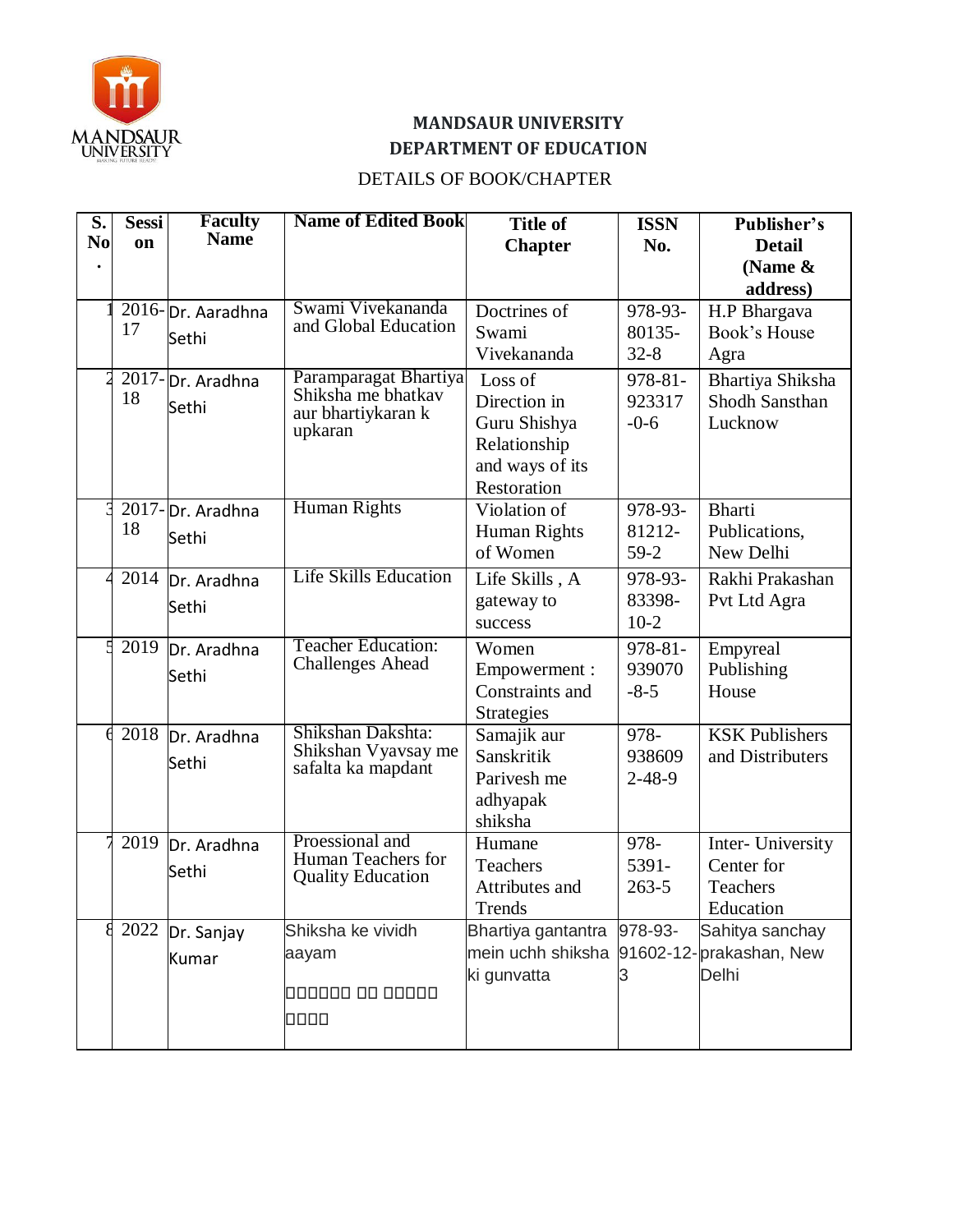# **List of Book Chapter, Faculty of Life Science, Mandsaur University, Mandsaur**

| S.                      | Name of                                                                                   | <b>Title of Text</b>                                                               | <b>Title of</b>                                                                                  | National/Internati | ISBN No.              | Name of                                      |
|-------------------------|-------------------------------------------------------------------------------------------|------------------------------------------------------------------------------------|--------------------------------------------------------------------------------------------------|--------------------|-----------------------|----------------------------------------------|
| N <sub>0</sub>          | <b>Authors</b>                                                                            | <b>Book</b>                                                                        | <b>Book</b>                                                                                      | onal               |                       | <b>Publicati</b>                             |
|                         |                                                                                           |                                                                                    | <b>Chapter</b>                                                                                   |                    |                       | on House                                     |
| $\mathbf{1}$            | Dr. T.S.<br>Rathore,<br>Dr.<br>Shekhar<br>Jain,<br>Dr. Sonu<br>Chohan                     | Advances in<br>Pharmaceuti<br>cal<br>Biotechnolog<br>y, Springer                   | Phytotherapi<br>es for<br>thyroidism:<br>an overview                                             | International      | 978-981-15-<br>2195-9 | Springer<br>Singapore                        |
| $\overline{2}$          | Heena<br>Shah<br>Dr.<br>Shekhar<br>Jain                                                   | Waste to<br>Energy:<br>Prospects<br>and<br>Applications                            | Bioremediati<br>on: An<br>Approach<br>for<br>Environment<br>al Pollutants<br>Detoxificatio<br>n  | International      | 978-981-33-<br>4346-7 | Springer<br>Nature<br>Singapore<br>Pvt. Ltd. |
| $\overline{\mathbf{3}}$ | Dr.<br>Shekhar<br>Jain<br>Dr.<br>Devendra<br>Kumar<br>Choudhar<br>у,<br>Dr. Ajit<br>Varma | Soil<br>Bioremediati<br>on: An<br>Approach<br>Towards<br>Sustainable<br>Technology | Ecological<br>Perspectives<br>of Halophilic<br>Fungi and<br>their Role in<br>Bioremediati<br>on. | International      | 978-1-119-<br>54797-6 | John<br>Wiley &<br>Sons,<br><b>USA</b>       |
| $\overline{\mathbf{4}}$ | Dr.<br>Shekhar<br>Jain<br>Dr.<br>Devendra<br>Kumar<br>Choudhar<br>у,<br>Dr. Ajit<br>Varma | Soil<br>Nitrogen<br>Ecology                                                        | Perspectives<br>on Nitrogen-<br>Fixing<br><b>Bacillus</b><br>Species                             | International      | 1613-3382             | Springer<br>Nature,<br>Switzerla<br>nd       |
| 5                       | M.K.<br>Verma,<br>Y.K.<br>Verma                                                           | Advanced<br><b>Biosensors</b><br>for Virus                                         | Lessons<br>learned from<br>coronavirus<br>(SARS-CoV,                                             | International      | 9780323859<br>899     | Elsevier                                     |